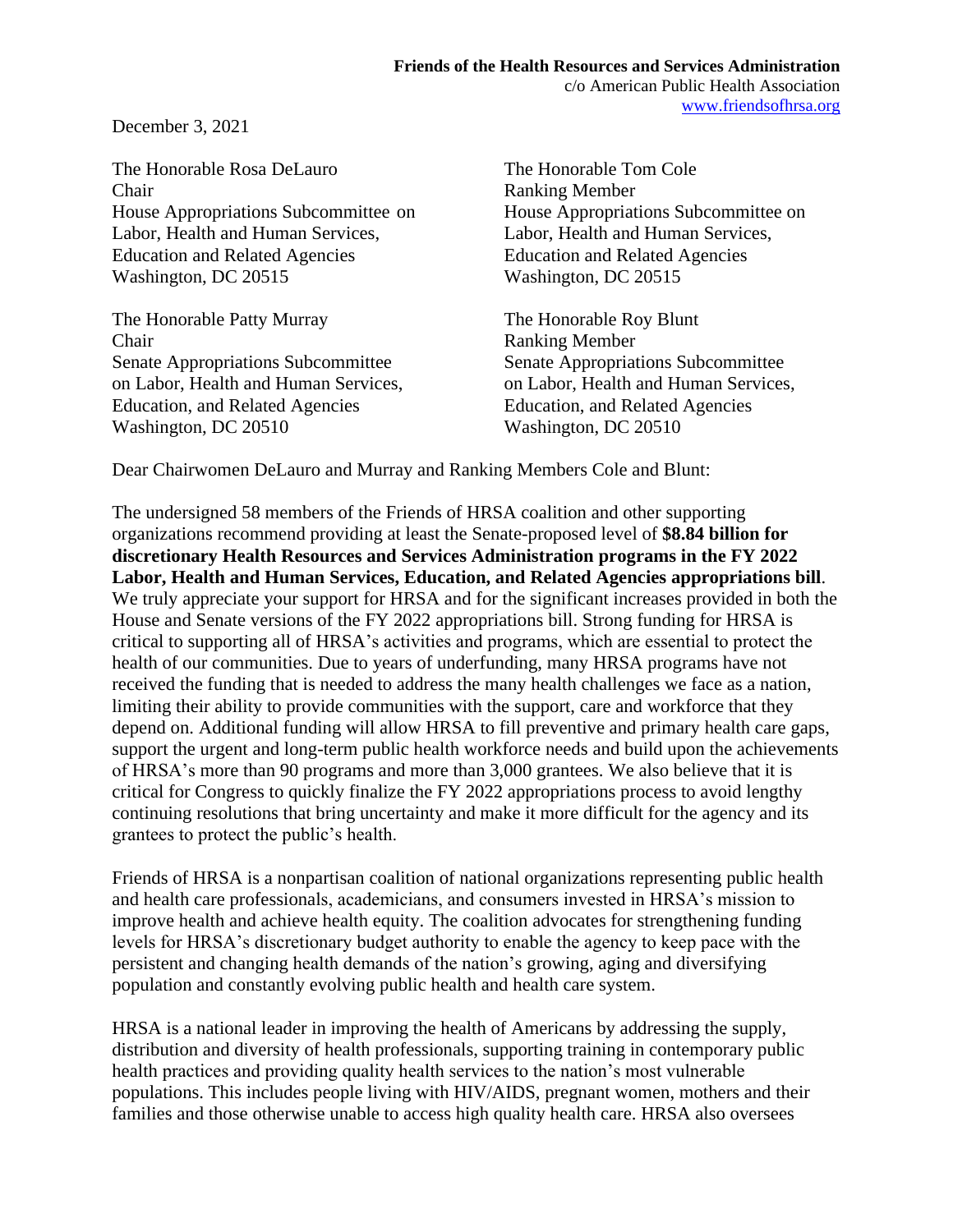organ, bone marrow and cord blood donation, compensates individuals harmed by vaccination and maintains databases that protect against health care malpractice, waste, fraud and abuse.

Investing in programs that keep people healthy is important for the vitality of our nation. HRSA programs have been successful in improving the health of people at highest risk for poor health outcomes. The agency supports efforts that increase access to quality care, better leverage existing investments and achieve improved health outcomes at a lower cost. For example:

- HRSA supports nearly 13,000 community health centers which provide high quality primary care services to nearly 30 million people and reduce barriers such as cost, lack of insurance, distance and language for their patients.
- HRSA supports the health workforce across the entire training continuum by strengthening the workforce and connecting skilled professionals to communities in need. Programs such as the Public Health Training Centers assess and respond to critical workforce needs through training, technical assistance and student support.
- HRSA's Maternal and Child Health programs support patient-centered, evidence-based programs that optimize health, minimize disparities and improve health promotion and health care access for medically and economically vulnerable women, infants and children.
- HRSA's Ryan White HIV/AIDS Program provides medical care and treatment services to over half a million people living with HIV. Ryan White programs effectively engage clients in comprehensive care and treatment, including increasing access to HIV medication, which has resulted in 88.1% of clients achieving viral suppression, compared to just 64.7% of all people living with HIV nationwide.
- HRSA supports healthcare systems and programs that increase access and availability of lifesaving bone marrow, cord blood and donor organs for transplantation. Additionally, the Healthcare Systems Bureau supports poison control centers, which contribute to significantly decreasing a patient's length of stay in a hospital and save the federal government \$1.8 billion each year in medical costs and lost productivity.
- HRSA supports community- and state-based solutions to improve rural community health by focusing on quality improvement, increasing health care access, coordination of care and integration of services that are uniquely designed to meet the needs of rural communities.
- The Title X Family Planning program reduces unintended pregnancy rates, limits transmission of sexually transmitted infections and increases early detection of breast and cervical cancer by ensuring access to family planning and related preventive health services to millions of women, men and adolescents.
- HRSA also supports training, technical assistance and resource development to assist public health and health care professionals to better serve individuals and communities impacted by intimate partner violence.
- HRSA is well positioned to respond to infectious disease outbreaks and has been active in the COVID-19 pandemic response, awarding billions of dollars to health centers to administer COVID-19 tests and reimbursing providers who offer COVID-19 care to uninsured individuals.

The nation faces a shortage of health professionals and a growing and aging population which will demand more health care. Additionally, the COVID-19 pandemic reaffirmed the critical nature of a robust workforce in responding to public health emergencies. HRSA is well positioned to address these issues and to continue building on the agency's many successes, but a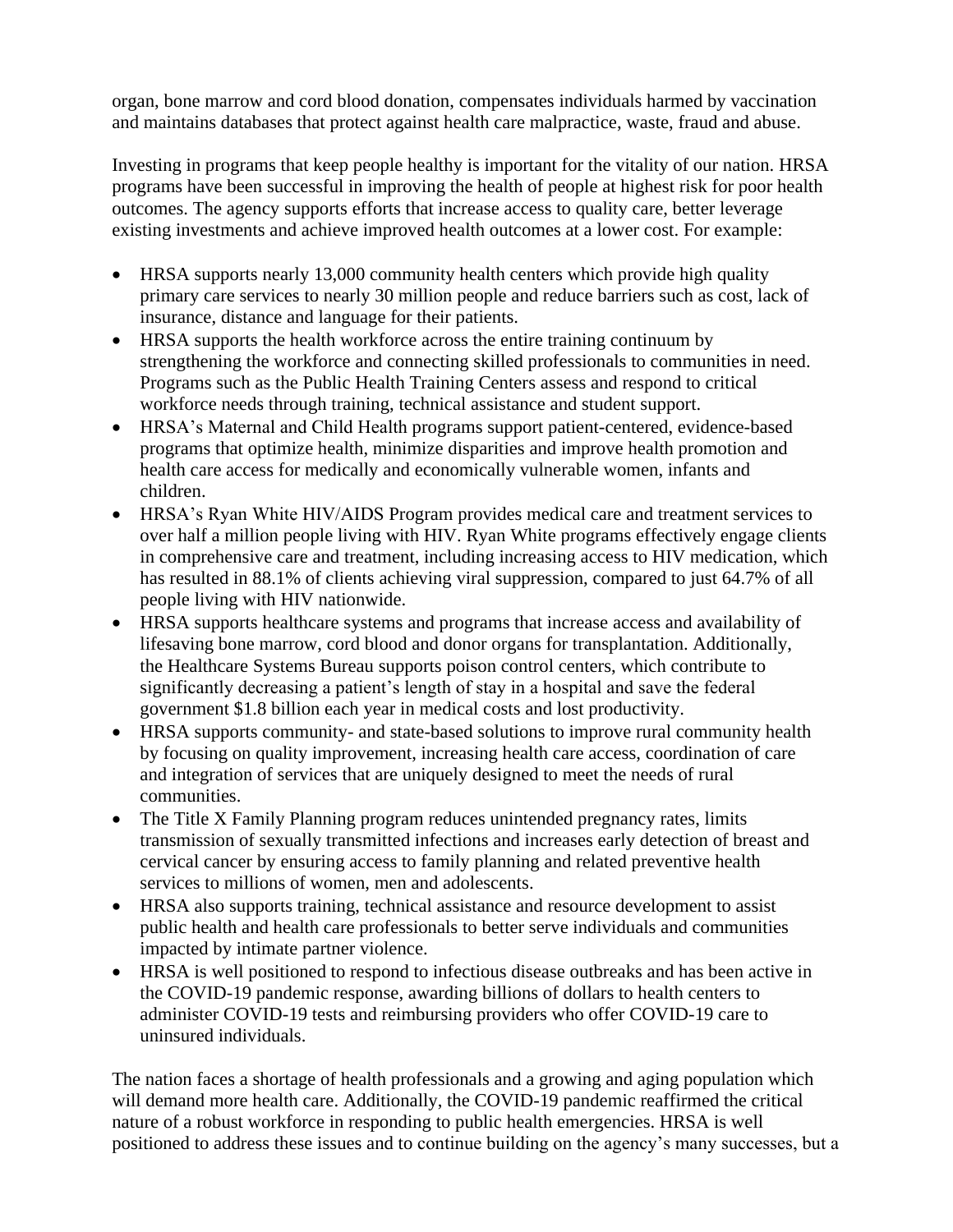stronger commitment of resources is necessary to effectively do so. We urge you to consider HRSA's central role in strengthening the nation's health and support a funding level of at least \$8.84 billion for HRSA's discretionary budget authority in FY 2022.

Sincerely,

Allergy & Asthma Network American Academy of Family Physicians American Academy of Pediatrics American Association of Colleges of Osteopathic Medicine American Association of Colleges of Podiatric Medicine American Association of Nurse Practitioners American College of Physicians American Dental Education Association American Dental Hygienists' Association American Geriatrics Society American Liver Foundation American Medical Student Association American Medical Women's Association (AMWA) American Occupational Therapy Association American Podiatric Medical Association American Public Health Association American Society for Clinical Pathology American Society of Addiction Medicine Association of American Medical Colleges Association of Maternal & Child Health Programs Association of Minority Health Professions Schools (AMHPS) Association of Nurses in AIDS Care Association of Public Health Laboratories Association of Schools Advancing Health Professions Association of Schools and Programs of Public Health Association of State and Territorial Health Officials Association of University Centers on Disabilities Big Cities Health Coalition CAEAR Coalition Futures Without Violence Healthy Kinder International, LLC Healthy Teen Network HIV + Hepatitis Policy Institute Morehouse School of Medicine NASTAD National AHEC Organization (NAO) National Association of Nurse Practitioners in Women's Health National Association of Pediatric Nurse Practitioners National Black Nurses Association National Council for Diversity in Health Professions (NCDHP) National Family Planning & Reproductive Health Association National Health Care for the Homeless Council National League for Nursing